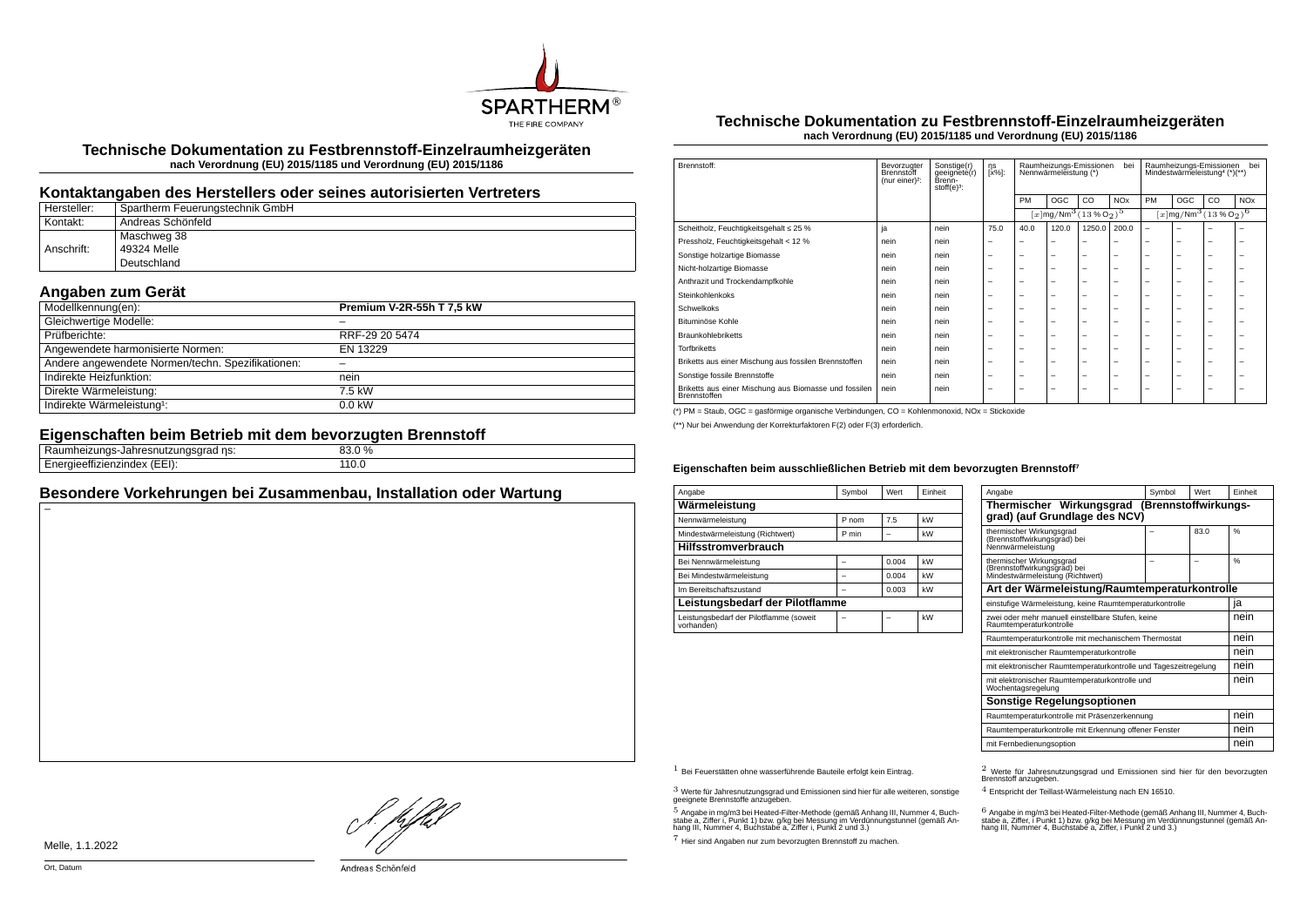

**Technical documentation for solid fuel local space heaters according to Regulation (EU) 2015/1185 and Regulation (EU) 2015/1186**

## **Contact details of the manufacturer or its authorised representative**

|          | Manufacturer:   Spartherm Feuerungstechnik GmbH |
|----------|-------------------------------------------------|
| Contact: | Andreas Schönfeld                               |
|          | Maschweg 38                                     |
| Address: | 49324 Melle                                     |
|          | Deutschland                                     |

# **Details of the unit**

| Model identifier(s):                               | Premium V-2R-55h T 7,5 kW |
|----------------------------------------------------|---------------------------|
| Equivalent models:                                 |                           |
| Test reports:                                      | RRF-29 20 5474            |
| Applied harmonised standards:                      | EN 13229                  |
| Other technical standards and specifications used: |                           |
| Indirekte Heizfunktion:                            | nein                      |
| Direct heat output:                                | 7.5 kW                    |
| Indirect heat output <sup>1</sup> :                | $0.0$ kW                  |

# **Characteristics when operating with the preferred fuel**

| ns:<br>emcienc<br>чеашк<br><b>- الماد</b><br>וומו ונור<br>-<br>ັ                      | $\frac{0}{0}$ |  |
|---------------------------------------------------------------------------------------|---------------|--|
| -⊢⊢≀<br>nae<br>nenc<br>πи<br>rn.<br>۱۱۴ ا<br>\ __ __ I <i>J</i> .<br>ັ<br>$- \cdot -$ |               |  |
|                                                                                       |               |  |

# **Special precautions for assembly, installation or maintenance**

#### **Technical documentation for solid fuel local space heaters according to Regulation (EU) 2015/1185 and Regulation (EU) 2015/1186**

| Fuel:                                        | Preferred<br>(only<br>fuel<br>one $)^2$ : | Other suita-<br>ble fuel(s) <sup>3</sup> : | ηs<br>[x%]:              | Heating emissions<br>at nominal<br>heat output (*) |                                                   |                          | Heating emissions at minimum<br>heat output <sup>4</sup> $(*)$ (**) |                          |                                                              |    |                       |
|----------------------------------------------|-------------------------------------------|--------------------------------------------|--------------------------|----------------------------------------------------|---------------------------------------------------|--------------------------|---------------------------------------------------------------------|--------------------------|--------------------------------------------------------------|----|-----------------------|
|                                              |                                           |                                            |                          | PM                                                 | OGC                                               | CO                       | <b>NO<sub>x</sub></b>                                               | PM                       | OGC                                                          | CO | <b>NO<sub>x</sub></b> |
|                                              |                                           |                                            |                          |                                                    | $[x \, \text{mg}/\text{Nm}^3 \, \text{(13%02)}^5$ |                          |                                                                     |                          | $[x]$ mg/Nm <sup>3</sup> (13 % O <sub>2</sub> ) <sup>6</sup> |    |                       |
| Wood logs with moisture content $\leq 25$ %  | ja                                        | nein                                       | 75.0                     | 40.0                                               | 120.0                                             | 1250.0                   | 200.0                                                               | $\overline{\phantom{m}}$ | -                                                            | -  | -                     |
| Compressed wood with moisture content < 12 % | nein                                      | nein                                       |                          | -                                                  | $\overline{\phantom{0}}$                          | $\overline{\phantom{0}}$ | $\overline{\phantom{0}}$                                            | $\overline{\phantom{0}}$ | -                                                            | -  | -                     |
| Other woody biomass                          | nein                                      | nein                                       | -                        | -                                                  | -                                                 | $\overline{\phantom{0}}$ | $\overline{\phantom{0}}$                                            | $\overline{\phantom{0}}$ | -                                                            | -  | -                     |
| Non-woody biomass                            | nein                                      | nein                                       | -                        | -                                                  | -                                                 | $\overline{\phantom{0}}$ | $\overline{\phantom{0}}$                                            | $\overline{\phantom{0}}$ | -                                                            | -  | -                     |
| Anthracite and dry steam coal                | nein                                      | nein                                       |                          | $\overline{\phantom{0}}$                           | $\overline{\phantom{0}}$                          | $\overline{\phantom{m}}$ | $\overline{\phantom{m}}$                                            | $\overline{\phantom{0}}$ | -                                                            | -  | -                     |
| Hard coke                                    | nein                                      | nein                                       | -                        | -                                                  | -                                                 | -                        | $\overline{\phantom{0}}$                                            | $\overline{\phantom{0}}$ | -                                                            | -  | ۰                     |
| Low temperature coke                         | nein                                      | nein                                       | -                        | -                                                  | -                                                 | -                        | $\overline{\phantom{0}}$                                            | $\overline{\phantom{0}}$ | -                                                            | -  | -                     |
| Bituminous coal                              | nein                                      | nein                                       | -                        | -                                                  | -                                                 | -                        | $\overline{\phantom{0}}$                                            | $\overline{\phantom{0}}$ | -                                                            | -  | -                     |
| <b>Lignite briquettes</b>                    | nein                                      | nein                                       | -                        | -                                                  | -                                                 | -                        | $\overline{\phantom{0}}$                                            | $\overline{\phantom{0}}$ | -                                                            | -  | -                     |
| Peat briquettes                              | nein                                      | nein                                       | -                        | -                                                  | -                                                 | -                        | $\overline{\phantom{0}}$                                            | $\overline{\phantom{0}}$ | -                                                            | -  | -                     |
| Blended fossil fuel briquettes               | nein                                      | nein                                       |                          | -                                                  | $\overline{\phantom{0}}$                          | $\overline{\phantom{m}}$ | $\overline{\phantom{m}}$                                            | $\overline{\phantom{0}}$ | -                                                            | -  | -                     |
| Other fossil fue                             | nein                                      | nein                                       | -                        | -                                                  | -                                                 | $\overline{\phantom{0}}$ | $\overline{\phantom{0}}$                                            | $\overline{\phantom{0}}$ | -                                                            | -  | -                     |
| Blended biomass and fossil fuel briquettes   | nein                                      | nein                                       | $\overline{\phantom{0}}$ | -                                                  | -                                                 | -                        | $\overline{\phantom{0}}$                                            | $\overline{\phantom{0}}$ | -                                                            | -  | -                     |

(\*) PM = Dust, OGC = Gaseous organic compound, CO = Carbon monoxide, NOx = Nitrogen oxides

(\*\*) Only required when applying correction factors F(2) or F(3).

#### Characteristics when operating exclusively with the preferred fuel<sup>7</sup>

| Item                                          | Symbol | Value | Unit |  |  |  |
|-----------------------------------------------|--------|-------|------|--|--|--|
| <b>Heat output</b>                            |        |       |      |  |  |  |
| Nominal heat out put                          | P nom  | 7.5   | kW   |  |  |  |
| inimum heat out put (indicative)              | P min  |       | kW   |  |  |  |
| <b>Auxiliary electricity consumption</b>      |        |       |      |  |  |  |
| At nominal heat output                        |        | 0.004 | kW   |  |  |  |
| At minimum heat output                        |        | 0.004 | kW   |  |  |  |
| In standby mode                               |        | 0.003 | kW   |  |  |  |
| Permanent pilot flame power requirement       |        |       |      |  |  |  |
| Pilot flame power requirement (if applicable) |        |       | kW   |  |  |  |

| Item                                                                           | Symbol | Value | Unit          |  |  |
|--------------------------------------------------------------------------------|--------|-------|---------------|--|--|
| Thermal efficiency (usefuel efficiency) (based on<br>NCV)                      |        |       |               |  |  |
| Thermal efficiency (useful efficiency) at<br>nominal heat output               |        | 83.0  | 0/6           |  |  |
| Thermal efficiency (useful efficiency) at<br>minimum heat out put (indicative) |        |       | $\frac{0}{6}$ |  |  |
| Type of heat output/room temperature control                                   |        |       |               |  |  |
| single stage heat output, no room temperature control                          | ia     |       |               |  |  |
| two or more manual stages, no room temperature control                         | nein   |       |               |  |  |
| with mechanic thermostat room temperature control                              |        |       | nein          |  |  |
| with electronic room tempera ture control                                      |        |       | nein          |  |  |
| with electronic room tempera ture control plus day timer                       |        |       | nein          |  |  |
| with electronic room tempera ture control plus week timer                      |        |       | nein          |  |  |
| Other control options                                                          |        |       |               |  |  |
| Room temperature control, with presence detection                              | nein   |       |               |  |  |
| Room temperature control, with open window detection                           | nein   |       |               |  |  |
| With distance control option                                                   |        |       | nein          |  |  |

3 Values for annual efficiency and emissions shall be given here for all other suitable fuels.

.<br>5 Angabe a, Ziffer i, Punkt 1) bzw. g/kg bei Messung im Verdünnungstunnel (gemäß An-<br>hang III, Nummer 4, Buchstabe a, Ziffer i, Punkt 2 und 3.)<br>hang III, Nummer 4, Buchstabe a, Ziffer i, Punkt 2 und 3.)

7 Here, information is only to be provided on the preferred fuel.

 $1$  No entry is made for fireplaces without water-bearing components.  $2$  Values for annual efficiency and emissions are to be given here for the preferred fuel.

4 Corresponds to the part load heat output according to EN 16510.

.<br>stabe a, Ziffer, i Punkt 1) bzw. g/kg bei Messung im Verdünnungstunner 4, Buch-<br>hang III, Nummer 4, Buchstabe a, Ziffer, i Punkt 2 und 3.)<br>hang III, Nummer 4, Buchstabe a, Ziffer, i Punkt 2 und 3.)

L pfhil

Melle, 1.1.2022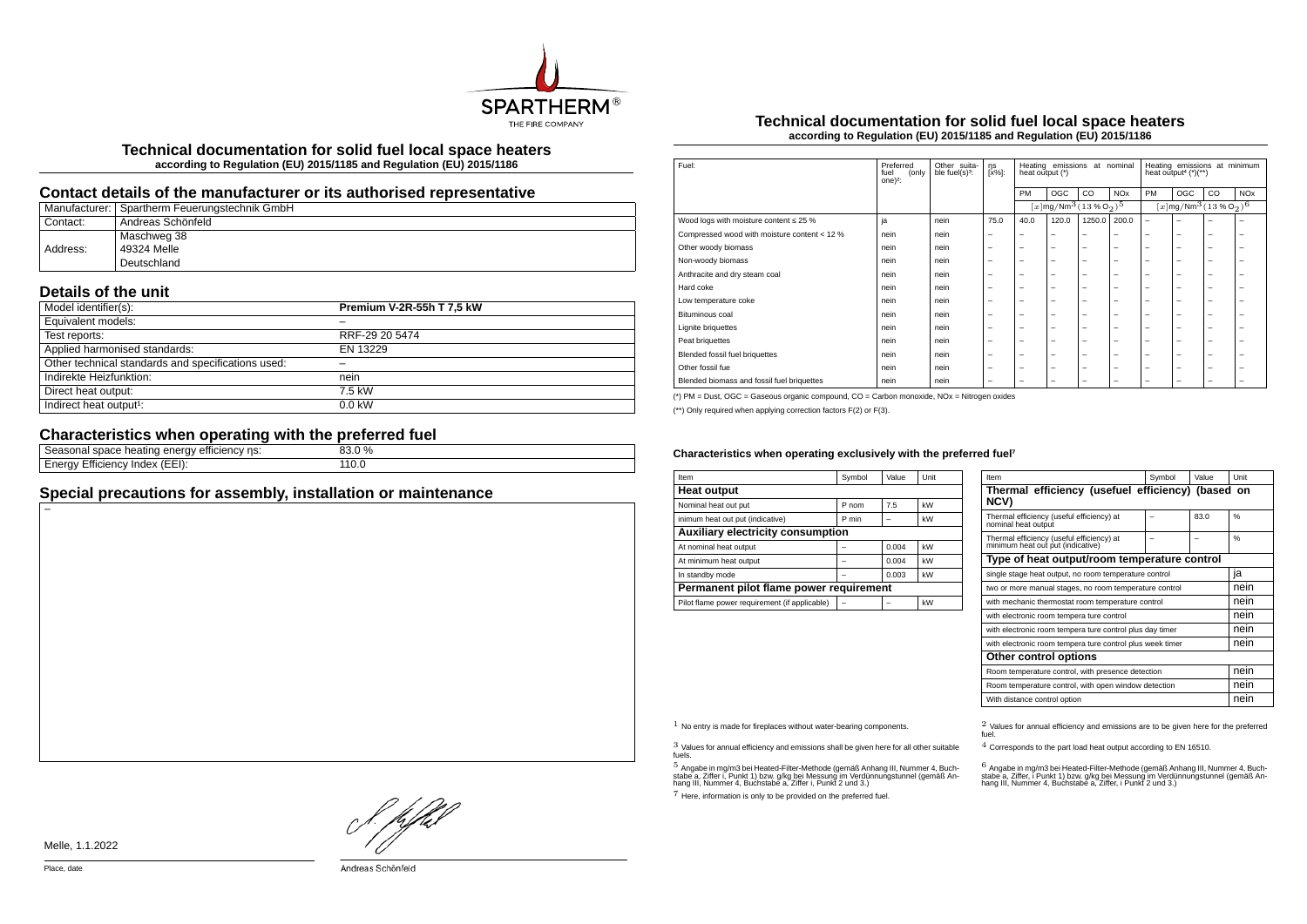

**Documentazione tecnica per riscaldatori singoli a combustibile solido Secondo il regolamento (UE) 2015/1185 e il regolamento (UE) 2015/1186**

### **Dati di contatto del fabbricante o del suo rappresentante autorizzato**

| Produttore: | Spartherm Feuerungstechnik GmbH |
|-------------|---------------------------------|
| Contatto:   | Andreas Schönfeld               |
|             | Maschweg 38                     |
| Indirizzo:  | 49324 Melle                     |
|             | Deutschland                     |

# **Dettagli del dispositivo**

| <br>Identificativo/i del modello/dei modelli: | Premium V-2R-55h T 7.5 kW |
|-----------------------------------------------|---------------------------|
| Modelli equivalenti:                          |                           |
| Rapporti di prova:                            | RRF-29 20 5474            |
| Norme armonizzate applicate:                  | EN 13229                  |
| Norme e specifiche tecniche utilizzate        |                           |
| Indirekte Heizfunktion:                       | nein                      |
| Potenza termica diretta:                      | 7.5 kW                    |
| Potenza termica indiretta <sup>1</sup> :      | $0.0$ kW                  |

# **Caratteristiche del funzionamento con il combustibile preferito**

| d'ambiente ns: | Efficienza energetica stagionale del  |  | riscaldamento 83.0 % |       |
|----------------|---------------------------------------|--|----------------------|-------|
|                | Indice di efficienza energetica (EEI) |  |                      | 110.0 |

## **Precauzioni speciali per il montaggio, l'installazione o la manutenzione**

**Documentazione tecnica per riscaldatori singoli a combustibile solido Secondo il regolamento (UE) 2015/1185 e il regolamento (UE) 2015/1186**

| Combustibile:                                             | Combustibile<br>preferito<br>(uno solo) <sup>2</sup> : | Altri<br>combustibili<br>idonei <sup>3</sup> : | ηs<br>[x%]:              | Emissioni di riscaldamento degli<br>ambienti alla potenza termica no-<br>minale $(*)$ |                          |                                                                | Emissioni di riscaldamento degli<br>ambienti alla potenza termica mi-<br>$nima4 (*)(**)$ |                          |                          |                                                                |                       |
|-----------------------------------------------------------|--------------------------------------------------------|------------------------------------------------|--------------------------|---------------------------------------------------------------------------------------|--------------------------|----------------------------------------------------------------|------------------------------------------------------------------------------------------|--------------------------|--------------------------|----------------------------------------------------------------|-----------------------|
|                                                           |                                                        |                                                |                          | <b>PM</b>                                                                             | OGC                      | CO                                                             | <b>NO<sub>x</sub></b>                                                                    | PM                       | OGC                      | CO                                                             | <b>NO<sub>x</sub></b> |
|                                                           |                                                        |                                                |                          |                                                                                       |                          | $[x]$ mg/Nm <sup>3</sup> $(13\%$ O <sub>2</sub> ) <sup>5</sup> |                                                                                          |                          |                          | $[x]$ mg/Nm <sup>3</sup> $(13\%$ O <sub>2</sub> ) <sup>6</sup> |                       |
| Ceppi di legno con tenore di umidità ≤ 25 %               | ja                                                     | nein                                           | 75.0                     | 40.0                                                                                  | 120.0                    | 1250.0                                                         | 200.0                                                                                    | ۰                        | -                        | ۰                                                              |                       |
| Legno compresso con tenore di umidità < 12 %              | nein                                                   | nein                                           | $\overline{\phantom{0}}$ | $\overline{\phantom{a}}$                                                              | $\overline{\phantom{a}}$ | -                                                              | -                                                                                        | -                        | $\overline{\phantom{0}}$ | -                                                              | -                     |
| Altra biomassa legnosa                                    | nein                                                   | nein                                           | $\overline{\phantom{0}}$ | $\overline{\phantom{0}}$                                                              | $\overline{\phantom{a}}$ | -                                                              | -                                                                                        | -                        | -                        | -                                                              |                       |
| Biomassa non legnosa                                      | nein                                                   | nein                                           | $\overline{\phantom{0}}$ | $\overline{\phantom{0}}$                                                              | $\overline{\phantom{a}}$ | -                                                              | -                                                                                        | $\overline{\phantom{0}}$ | $\overline{\phantom{0}}$ | -                                                              |                       |
| Antracite e carbone secco                                 | nein                                                   | nein                                           | $\overline{\phantom{0}}$ | $\overline{\phantom{0}}$                                                              | $\overline{\phantom{0}}$ | -                                                              | -                                                                                        | $\overline{\phantom{a}}$ | -                        | -                                                              | -                     |
| Coke metallurgico                                         | nein                                                   | nein                                           | $\overline{\phantom{0}}$ | $\overline{\phantom{0}}$                                                              | $\overline{\phantom{a}}$ | -                                                              | -                                                                                        | $\overline{\phantom{a}}$ | $\overline{\phantom{0}}$ | -                                                              | -                     |
| Coke a bassa temperatura                                  | nein                                                   | nein                                           | $\overline{\phantom{0}}$ | $\overline{\phantom{0}}$                                                              | $\overline{\phantom{0}}$ | -                                                              | -                                                                                        | -                        | $\overline{\phantom{0}}$ | -                                                              |                       |
| Carbone bituminoso                                        | nein                                                   | nein                                           | $\overline{\phantom{0}}$ | $\overline{\phantom{a}}$                                                              | $\overline{\phantom{a}}$ | -                                                              | -                                                                                        | -                        | -                        | -                                                              |                       |
| Mattonelle di lignite                                     | nein                                                   | nein                                           | $\overline{\phantom{0}}$ | $\overline{\phantom{0}}$                                                              | $\overline{\phantom{a}}$ | -                                                              | -                                                                                        | $\overline{\phantom{0}}$ | $\overline{\phantom{0}}$ | -                                                              |                       |
| Mattonelle di torba                                       | nein                                                   | nein                                           | $\overline{\phantom{0}}$ | $\overline{\phantom{0}}$                                                              | $\overline{\phantom{a}}$ | -                                                              | -                                                                                        | -                        | -                        | -                                                              |                       |
| Mattonelle di miscela di combustibile fossile             | nein                                                   | nein                                           | $\overline{\phantom{0}}$ | $\overline{\phantom{0}}$                                                              | $\overline{\phantom{a}}$ | -                                                              | -                                                                                        | -                        | -                        | -                                                              |                       |
| Altro combustibile fossile                                | nein                                                   | nein                                           | $\overline{\phantom{0}}$ | $\overline{\phantom{0}}$                                                              | $\overline{\phantom{a}}$ | -                                                              | -                                                                                        | -                        | -                        | -                                                              |                       |
| Mattonelle di miscela di biomassa e combusti bile fossile | nein                                                   | nein                                           | $\overline{\phantom{m}}$ | -                                                                                     | $\overline{\phantom{a}}$ | -                                                              | -                                                                                        | -                        | -                        | -                                                              |                       |

(\*) PM = Polvere, OGC = Composti organici gassosi, CO = Monossido di carbonio, NOx = Ossidi di azoto

(\*\*) Richiesto solo quando si applicano i fattori di correzione F(2) o F(3).

#### Caratteristiche del funzionamento con il combustibile preferito<sup>7</sup>

| Dato                                                  | Simbolo | Valore | Unità |  |  |
|-------------------------------------------------------|---------|--------|-------|--|--|
| Potenza termica                                       |         |        |       |  |  |
| Potenza termica nominale                              | P nom   | 7.5    | kW    |  |  |
| Potenza termica minima (indicativa)                   | P min   |        | kW    |  |  |
| Consumo ausiliario di energia elettrica               |         |        |       |  |  |
| Alla potenza termica nominale                         |         | 0.004  | kW    |  |  |
| Alla potenza termica minima                           |         | 0.004  | kW    |  |  |
| Im Bereitschaftszustand                               |         | 0.003  | kW    |  |  |
| Leistungsbedarf der Pilotflamme                       |         |        |       |  |  |
| Leistungsbedarf der Pilotflamme (soweit<br>vorhanden) |         |        | kW    |  |  |

| Dato                                                                                         | Simbolo              | Valore | Unità |  |  |
|----------------------------------------------------------------------------------------------|----------------------|--------|-------|--|--|
| Thermischer Wirkungsgrad<br>grad) (auf Grundlage des NCV)                                    | (Brennstoffwirkungs- |        |       |  |  |
| thermischer Wirkungsgrad<br>(Brennstoffwirkungsgrad) bei<br>Nennwärmeleistung                |                      | 83.0   | %     |  |  |
| thermischer Wirkungsgrad<br>(Brennstoffwirkungsgräd) bei<br>Mindestwärmeleistung (Richtwert) |                      |        | 0/6   |  |  |
| Art der Wärmeleistung/Raumtemperaturkontrolle                                                |                      |        |       |  |  |
| einstufige Wärmeleistung, keine Raumtemperaturkontrolle                                      |                      |        | ia    |  |  |
| zwei oder mehr manuell einstellbare Stufen, keine<br>Raumtemperaturkontrolle                 |                      |        | nein  |  |  |
| Raumtemperaturkontrolle mit mechanischem Thermostat                                          |                      |        | nein  |  |  |
| mit elektronischer Raumtemperaturkontrolle                                                   |                      |        | nein  |  |  |
| mit elektronischer Raumtemperaturkontrolle und Tageszeitregelung                             |                      |        | nein  |  |  |
| mit elektronischer Raumtemperaturkontrolle und<br>Wochentagsregelung                         |                      |        |       |  |  |
| Sonstige Regelungsoptionen                                                                   |                      |        |       |  |  |
| Raumtemperaturkontrolle mit Präsenzerkennung                                                 |                      |        |       |  |  |
| Raumtemperaturkontrolle mit Erkennung offener Fenster                                        |                      |        | nein  |  |  |
| mit Fernbedienungsoption                                                                     |                      |        | nein  |  |  |

3 Werte für Jahresnutzungsgrad und Emissionen sind hier für alle weiteren, sonstige geeignete Brennstoffe anzugeben.

.<br>5 Angabe in mg/m3 bei Heated-Filter-Methode (gemäß Anhang III, Nummer 4, Buch-<br>stabe a, Ziffer i, Punkt 1) bzw. g/kg bei Nessung im Verdünnungstunnel (gemäß An-<br>hang III, Nummer 4, Buchstabe a, Ziffer i, Punkt 2 und 3.)

7 Hier sind Angaben nur zum bevorzugten Brennstoff zu machen.

1 Bei Feuerstätten ohne wasserführende Bauteile erfolgt kein Eintrag. 2 Werte für Jahresnutzungsgrad und Emissionen sind hier für den bevorzugten Brennstoff anzugeben.

4 Entspricht der Teillast-Wärmeleistung nach EN 16510.

.<br>stabe a, Ziffer, i Punkt 1) bzw. g/kg bei Messung im Verdünnungstunnel (gemäß An-<br>hang III, Nummer 4, Buchstabe a, Ziffer, i Punkt 2 und 3.)<br>hang III, Nummer 4, Buchstabe a, Ziffer, i Punkt 2 und 3.)

Melle, 1.1.2022

HJEV